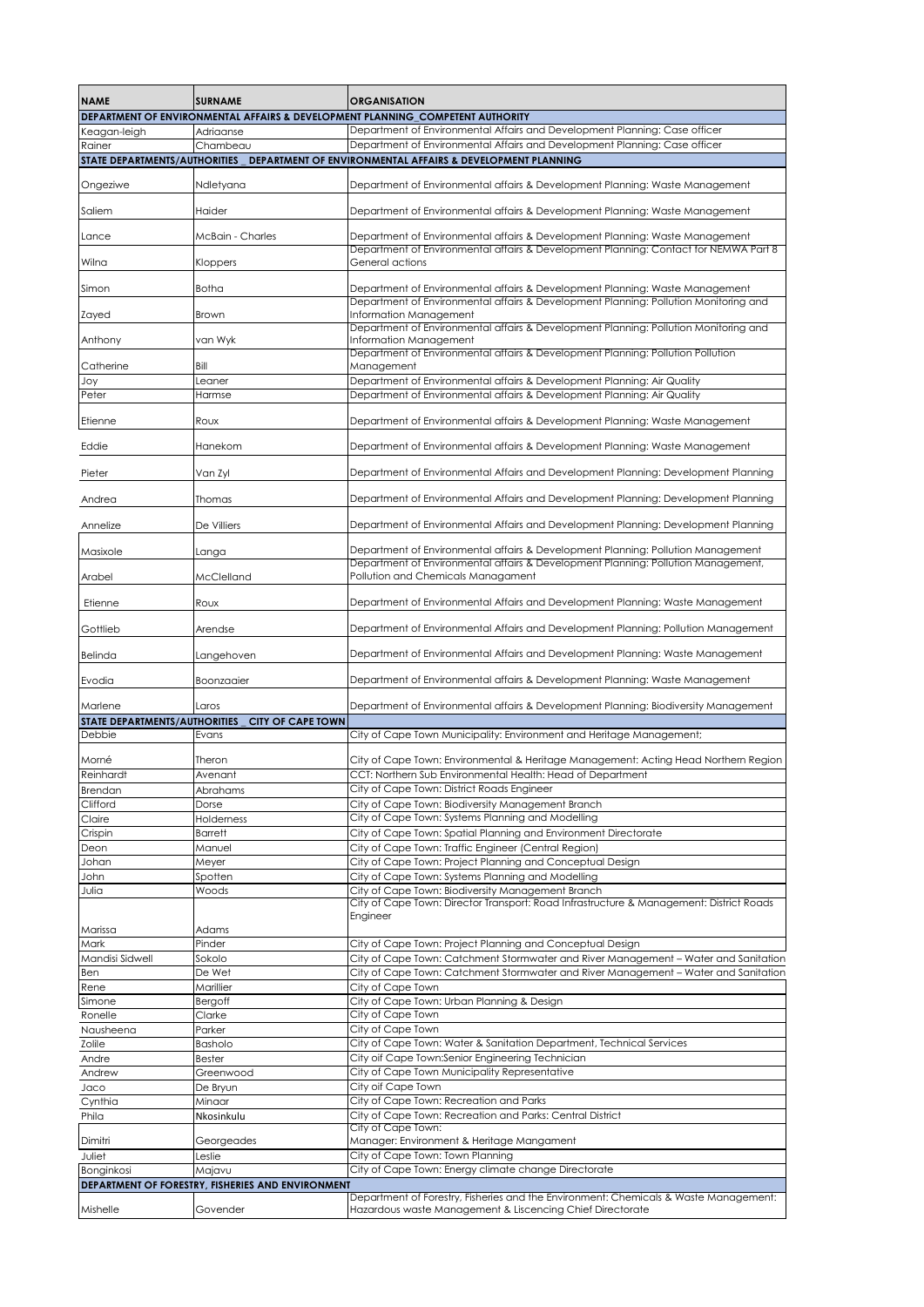| Varsha                  | Naidoo                                              | Department of Forestry, Fisheries and the Environment                                                                                                                                                          |
|-------------------------|-----------------------------------------------------|----------------------------------------------------------------------------------------------------------------------------------------------------------------------------------------------------------------|
| Darryl                  | Colenbrander                                        | Department of Forestry, Fisheries and the Environment: Biodiversity and Conservation                                                                                                                           |
| Samkelisiwe             | Dlamini                                             | Department of Forestry, Fisheries and the Environment                                                                                                                                                          |
| Ephron                  | Maradwa                                             | Department of Forestry, Fisheries and the Environment                                                                                                                                                          |
|                         |                                                     | Department of Forestry, Fisheries and the Environment:Control Environmental Officer:                                                                                                                           |
| Linda                   | Poll-Jonker                                         | Licensing                                                                                                                                                                                                      |
| Salome                  | Membane                                             | Department of Forestry, Fisheries and the Environment                                                                                                                                                          |
| Lydia                   | Kutu                                                | Department of Forestry, Fisheries and the Environment                                                                                                                                                          |
| Lucas                   | Mahlangu                                            | Department of Forestry, Fisheries and the Environment: Licensing                                                                                                                                               |
|                         | STATE DEPARTMENTS/AUTHORITIES _ OTHER DEPARTMENTS   |                                                                                                                                                                                                                |
| Annette                 | Geertsema<br>Maswanzanze                            | Department of Agriculture, Forestry & Fisheries (DAFF)                                                                                                                                                         |
| Bumani<br>Warren        | Dreyer                                              | Dept of Labour<br>Department of Water & Sanitation                                                                                                                                                             |
| Harry                   | Thompson                                            | Department of Transport and Public Works WCG                                                                                                                                                                   |
| <b>Barend</b>           | du Preez                                            | Western Cape Department of Transport and Public Works                                                                                                                                                          |
| Jacqui                  | Gooch                                               | Western Cape Department of Transport and Public Works                                                                                                                                                          |
| Malcom                  | Watters                                             | Western Cape Department of Transport & Public Works                                                                                                                                                            |
| Mogale                  | Sebopetsa                                           | Western Cape Government: DoA                                                                                                                                                                                   |
| Phila                   | Mayisela                                            | Western Cape Government: DHS                                                                                                                                                                                   |
| Keith                   | Cloete                                              | Western Cape Government: DoH                                                                                                                                                                                   |
| Devlin                  | Fortuin                                             | Transport and Public Works: Western Cape Government                                                                                                                                                            |
| Mike                    | Slayen                                              | <b>SANParks</b>                                                                                                                                                                                                |
| Elton                   | e Roux                                              | South African National Biodiversity Institute (SANBI)                                                                                                                                                          |
| Stephanie<br>Rhinah     | <b>Barnardt</b><br>Singo                            | Heritage Western Cape<br>National Department of Water and Sanitation                                                                                                                                           |
| Marisa                  | Alberti                                             | National Department of Water and Sanitation                                                                                                                                                                    |
| Solly                   | Fourie                                              | Department of Economic Development and Tourism                                                                                                                                                                 |
| Vanessa                 | Stoffels                                            | Western Cape Department of Transport and Public Works                                                                                                                                                          |
| Mingie                  | Zibi                                                | Dept of Labour                                                                                                                                                                                                 |
| Wilna                   | Kloppers                                            | <b>DWA</b>                                                                                                                                                                                                     |
| Sipiwo                  | Xongo                                               | <b>DWA</b>                                                                                                                                                                                                     |
| <b>Bukelwa</b>          | Mtandana                                            | <b>DWA</b>                                                                                                                                                                                                     |
| Nelisa                  | Ndobeni                                             | Department of Water and Sanitation (DWS)                                                                                                                                                                       |
| M Lakay<br>Dr Gilbert   | Fourie                                              | Western Cape Department of Economic Development & Tourism                                                                                                                                                      |
|                         | Lawrence                                            | Western Cape Department of Community Safety<br>Department of Eco Dev & Tourism                                                                                                                                 |
| Fayruz<br>M             | Dharsey<br>Lakay                                    | Department of Eco Dev & Tourism                                                                                                                                                                                |
| Deon                    | Stoltz                                              | Sub-Directorate: Waste Management Licensing                                                                                                                                                                    |
| Anzel                   | Venter                                              | Department of Economic Development and Tourism                                                                                                                                                                 |
| Elize                   | Lourens                                             | Department of Labour: Asbestos related matters                                                                                                                                                                 |
| С                       | Fredericks                                          | Department of Environment, Forestry and Fisheries                                                                                                                                                              |
| Thando                  | Ndudula                                             | Department of Agriculture, Foresty and Fisheries (DAFF)                                                                                                                                                        |
|                         |                                                     | DEFF Part 8 Contact                                                                                                                                                                                            |
| Derril                  | Daniels                                             | <b>DHSWS: Western Cape</b>                                                                                                                                                                                     |
| Mzukisi<br>Miriam       | van der Heerver                                     | <b>DWS</b><br>Eskom: Customer Serv Execs                                                                                                                                                                       |
| Abduragmaan             | Jacobs                                              | Eskom: Manager                                                                                                                                                                                                 |
| Wendel                  | Morkel                                              | Eskom: Planning                                                                                                                                                                                                |
| Owen                    | Peters                                              | Eskom Distribution: Land Development Distributon                                                                                                                                                               |
| Shaun                   | Swanepoel                                           | Land Development Wayleave Team: Eskom                                                                                                                                                                          |
| Alana                   | Duffell - Canham                                    | Cape Nature                                                                                                                                                                                                    |
| Brandon                 | Layman                                              | Department of Agriculture: Landuse Management                                                                                                                                                                  |
| Waseefah                | Dhansay                                             | Heritage Western Cape: Heritage Officer                                                                                                                                                                        |
| Dru                     | Martheze                                            | Department of Transport and Public Works-PGWC - National                                                                                                                                                       |
| Penny                   | Glanville                                           | Senior Professional officer: Knowledge Manager Conservation Services Unit (CSU)<br>Biodiversity Management Branch (BMB)<br>Environmental Management Department<br>Spatial Planning and Environment Directorate |
| Mary                    | James                                               | Department of Agriculture, Land Reform and Rural Development<br>Reserve Supervisor:Haasendal Nature Reserve Biodiversity Management Spatial Planning                                                           |
| David                   | Morris                                              | and Environment Directorate                                                                                                                                                                                    |
| Phila                   | Mayisela                                            | Department of Human Settlements: Head of Department                                                                                                                                                            |
| Nathan                  | Adriaanse                                           | Department of Human Settlements: Head of Communications                                                                                                                                                        |
| <b>WARD COUNCILLORS</b> |                                                     |                                                                                                                                                                                                                |
| Amelia                  | Van Rhyn                                            | Subcouncil 2: Manager                                                                                                                                                                                          |
| Kabelo                  | Adoons                                              | Subcouncil 2                                                                                                                                                                                                   |
| Brenda                  | Hansen                                              | Subcouncil 2: Chaiperson, Ward 111                                                                                                                                                                             |
| Gabriel<br>Marian       | Twigg<br>Nieuwoudt                                  | Subcouncil 2: Ward 7 (Brackenfell Industria, Everite Industria)<br>Subcouncil 2: Ward 08                                                                                                                       |
| Rhynhardt               | <b>Bresler</b>                                      | Subcouncil 2: Ward 102                                                                                                                                                                                         |
| Simpiwe                 | Nonkeyizana                                         | Subcouncil 2: Ward 06                                                                                                                                                                                          |
| Siyabonga               | Duka                                                | Subcouncil 2: Ward 101                                                                                                                                                                                         |
| <b>PROPERTY AGENTS</b>  |                                                     |                                                                                                                                                                                                                |
| Anine                   |                                                     | Residentia Trust                                                                                                                                                                                               |
|                         | RATEPAYERS, RESIDENTS & CIVIC ASSOCIATIONS & FORUMS |                                                                                                                                                                                                                |
| FH Conradie             | KPF Sutter                                          | Brackenfell Taxpayers (secretary & Chairman)                                                                                                                                                                   |
| Pieter                  | eroux                                               | Rate Payers                                                                                                                                                                                                    |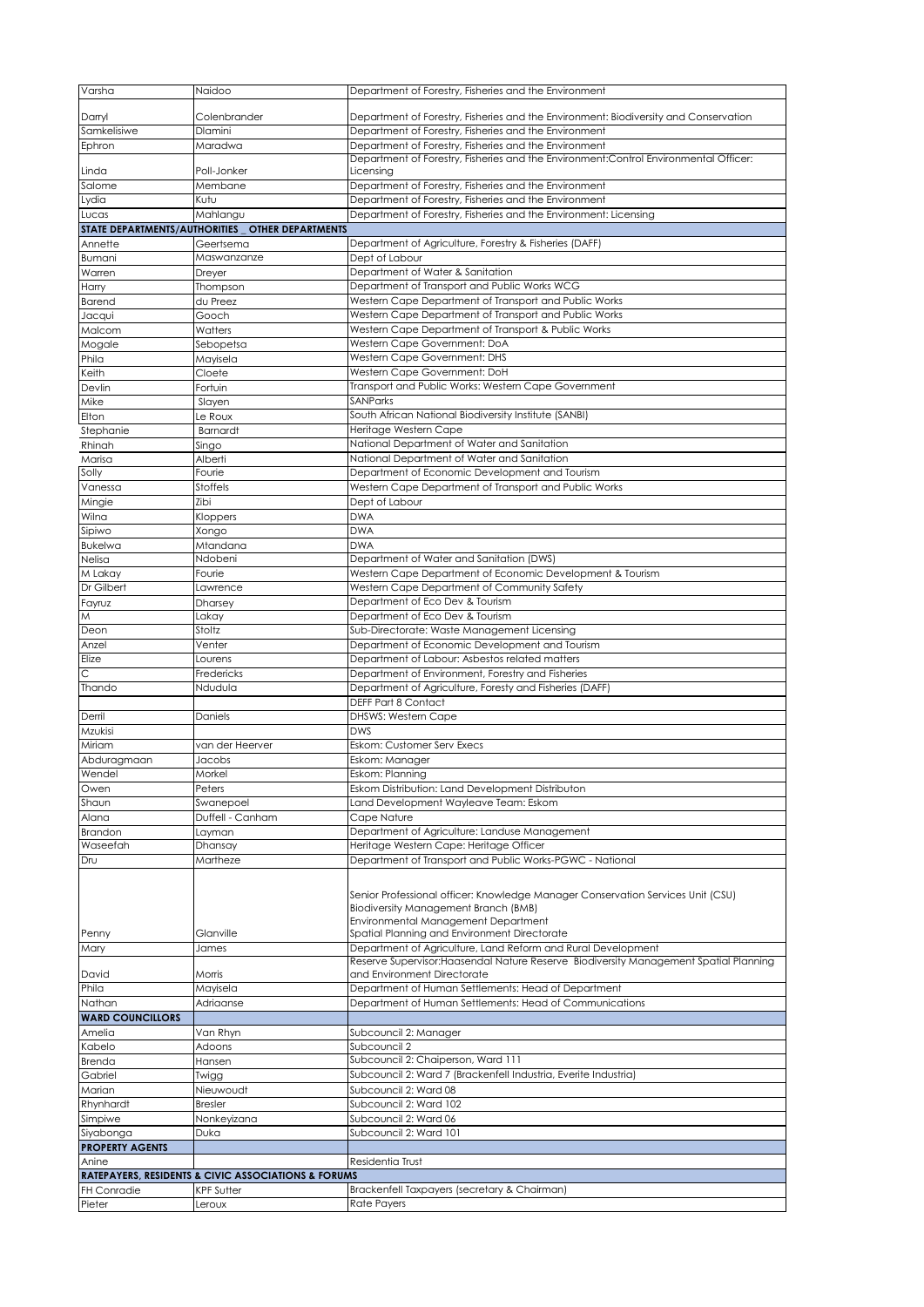| Werner                              | Victor          | Brackenfell Community Policing Forum                 |
|-------------------------------------|-----------------|------------------------------------------------------|
|                                     |                 | Protea Heights South Neighbourhood Watch             |
|                                     |                 | Protea Heights North Neighbourhood Watch             |
|                                     |                 | Bellville South Community Police Forum               |
| S                                   | Lotter          | Brackenfell Public Library                           |
|                                     |                 | <b>Brackenfell Forum</b>                             |
| HERITAGE BODIES AND INTEREST GROUPS |                 |                                                      |
| Thea                                | Weyers          | Friends of Bracken Nature Reserve                    |
| Bennie                              | Hobbs           | Friends of Bracken Nature Reserve                    |
| Alan                                | Wood            | Friends of Bracken Nature Reserve                    |
| <b>OTHER I&amp;APS</b>              |                 |                                                      |
| Mr & Mrs FJF MDN                    | Alves           |                                                      |
| Mnr N                               | Cocotos         |                                                      |
| Mrs I & Mr HJ                       | Kellerman & Uys |                                                      |
| Johan                               | Lourens         | Land Owner                                           |
|                                     |                 | African Cork Investments                             |
|                                     |                 | African Cork Suppliers                               |
|                                     |                 | Alltech Industrial Park                              |
|                                     |                 | Altius Trading 112 PTY LTD                           |
|                                     |                 | Alwyn van Zyl Familietrust                           |
|                                     |                 | <b>BJ's Trust</b>                                    |
|                                     |                 | Blue 7 Core Drilling CC                              |
|                                     |                 | <b>Bospoort Trust</b>                                |
|                                     |                 | <b>Botha Saketrust</b><br><b>Brackenfell BK</b>      |
|                                     |                 | Coalition Trading 440 BK                             |
|                                     |                 | CRD Holdings No 3 PTY LTD                            |
|                                     |                 | D & A Eiendoms Trust                                 |
|                                     |                 | Dahprop CC                                           |
|                                     |                 | Die Du Toit Familie Trust                            |
|                                     |                 | Die Theuns Greyvensteyn Familie Trust                |
|                                     |                 | Dinid Eiendoms Beleggings CC                         |
|                                     |                 | Dirsa Trust                                          |
|                                     |                 | DPMM PTY LTD                                         |
|                                     |                 | <b>Duroplastic Properties</b>                        |
|                                     |                 | En Masse Propoerties 32 CC                           |
|                                     |                 | Ensalada Investments 106 CC                          |
|                                     |                 | ERF 13082 Paark EDMS BPK                             |
|                                     |                 | Flowerdew 143 CC                                     |
|                                     |                 | Gadget Import CC                                     |
|                                     |                 | Global Trust                                         |
|                                     |                 | Godfrey Park Properties CC                           |
|                                     |                 | HW Keil Familie Trust                                |
|                                     |                 | <b>IANMA Prop CC</b>                                 |
|                                     |                 | Jadon Beleggingstrust                                |
|                                     |                 | Jucar Family Trust                                   |
|                                     |                 | <b>JWJ Business Park</b>                             |
|                                     |                 | Knysna Roofing Propery CC                            |
|                                     |                 | Kommissaris Makelaars CC                             |
|                                     |                 | Kramred Investments CC                               |
|                                     |                 | Marcelle Props 197 CC                                |
|                                     |                 | Minchai Trust                                        |
|                                     |                 | Nadel Investments CC                                 |
|                                     |                 | Nowlan Civils CC                                     |
|                                     |                 | P Ellis Vervoer CC                                   |
|                                     |                 | Platinum Business Park Body Corp                     |
|                                     |                 | Quovest Eleven                                       |
|                                     |                 | Raindance Investments 108                            |
|                                     |                 | Rapiprop 214 PTY LTD                                 |
|                                     |                 | Rapitrade 230 PTY LTD                                |
|                                     |                 | Redlex 335 PTY LTD                                   |
|                                     |                 | Soleprops 77 PTY LTD                                 |
|                                     |                 | Speed Q Properties CC                                |
|                                     |                 | SVS Asset Managerrs CC                               |
|                                     |                 | Tailored Property Management CC                      |
|                                     |                 | The Ngubeko Trust<br>The Orange Wizard Promotions CC |
|                                     |                 | The Trustees for the Time Being Of The               |
|                                     |                 | Tonata Prop Holdings CC                              |
|                                     |                 | Trip AG Electrical CC                                |
|                                     | de Kock         | Van Wyk Plant Hire CC                                |
| Inge                                |                 | Venezia Prop Trust                                   |
|                                     |                 | <b>WC Metal Glass CC</b>                             |
| Cornelis                            | Amoraal         | Xinergistix Investments Prop                         |
| Esther                              | Bedeker         | Metro Web                                            |
| Anton                               | <b>Brink</b>    | <b>BJS Trust</b>                                     |
| Mnr Nicolas                         | Cocotos         | Jakaranda Hardware (Pty) LTD.                        |
| Carla                               | de Klerk        | Nampak                                               |
| Johan                               | du Toit         | Atomotive Dynamix                                    |